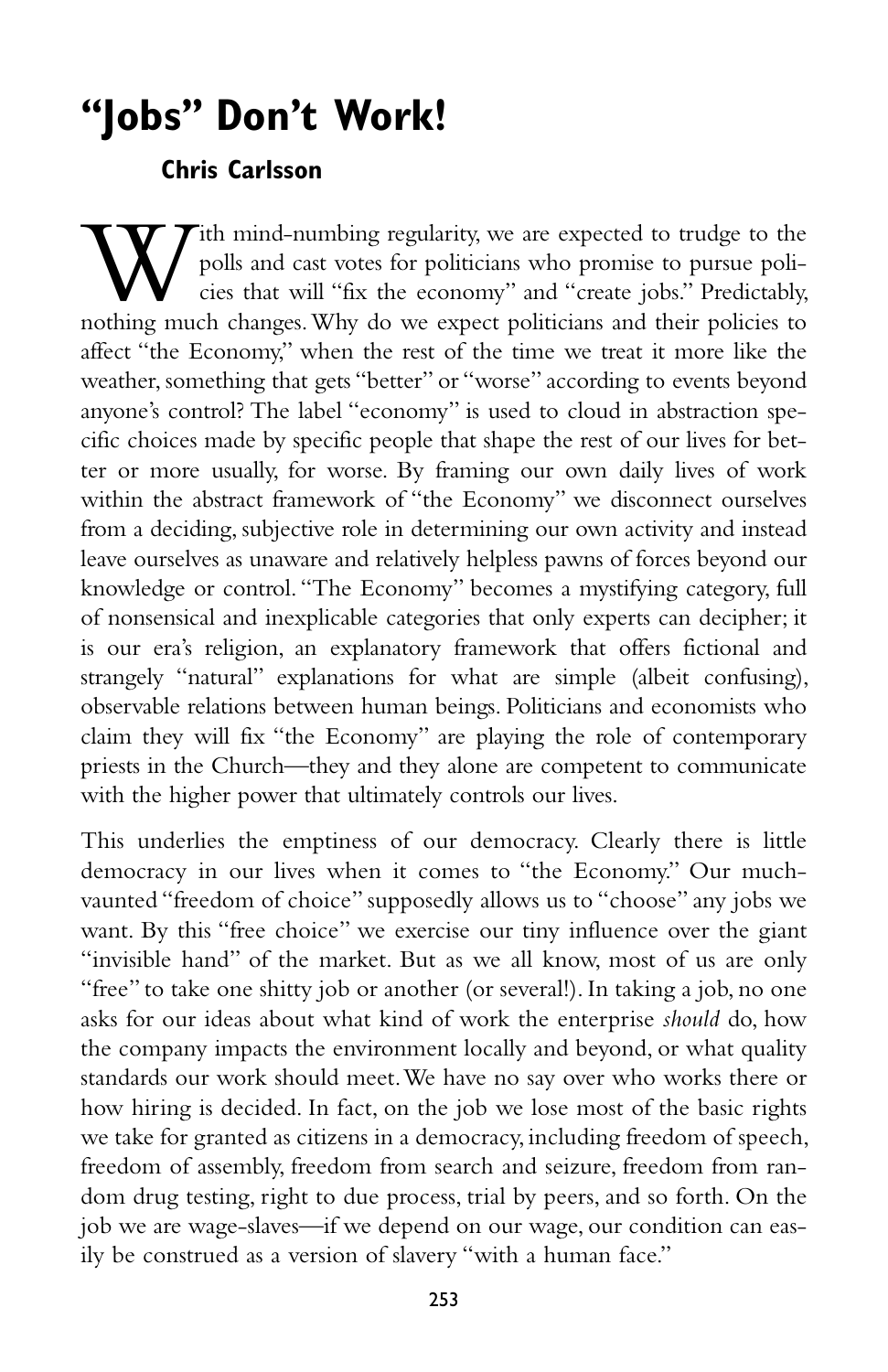#### **THE POLITICAL EDGE**

Curious, then, that people across the political spectrum, especially "progressives," are so ready to demand "jobs" without a murmur of qualification or criticism (at best, the demand is qualified as being for "good jobs"). Most jobs today are a waste of time at best, if they aren't actually pernicious. As a social mechanism for allocating tasks that keep us all alive, "the Economy" and its foundation on "jobs" could hardly be *less* efficient, less fair, or a bigger waste of time and resources. One of the most glaring failures of the so-called free market is the well-paid elevation of patently useless and/or dangerous activities and the unpaid denigration of vital human tasks. Juxtapose bankers and weapons designers to child care workers and nursing home employees, for example. Even within ostensibly useful human work, for example, doctors and nurses, at least half of their work time is spent fulfilling the parasitic, useless demands of insurers and the bureaucracies of business, instead of providing the medical care that so many can no longer afford.

San Francisco's current economy is awash in the inflated equity of a housing market unmoored from historic values. This has greatly rewarded the lucky fraction that owns at the expense of the majority of renters. Meanwhile people work in offices, restaurants, stores, and hotels where real wages are stagnant or actually falling. In a city with a dozen major hospitals and tens of thousands of medical workers, at least a quarter of the residents are uninsured and prone to destitution through catastrophic illness or injury. A construction boom fueled by the dot.com frenzy, sustained after the frenzy's collapse by the spiraling inflation in real estate and long-term infrastructure programs of the city (San Francisco airport, BART, and MUNI expansions, Bay Bridge retrofit, Moscone Convention Center expansion, Transbay Terminal) is also helping to keep economic collapse at bay for the moment.

But all the signs for a major reckoning are before us: Unsustainable debts (government, corporate, and individual); absurd investment in useless office towers and unneeded hotels and shopping centers; stagnant or falling incomes and savings; soaring rates of illness and unmeasured workplace injuries; radically increasing homeless population; food programs serving more meals than ever—the list goes on.

In the face of the one of the most severe impending economic collapses in history, the recent mayoral campaign managed to avoid facing the catastrophe. No one wants to vote for a gloom-and-doom naysayer, so neither candidate offered a frankly pessimistic view of the city's near and medium-term future. Gavin Newsom's winning campaign featured dozens of detailed position papers that offered warmed-over platitudes about private-public partnerships,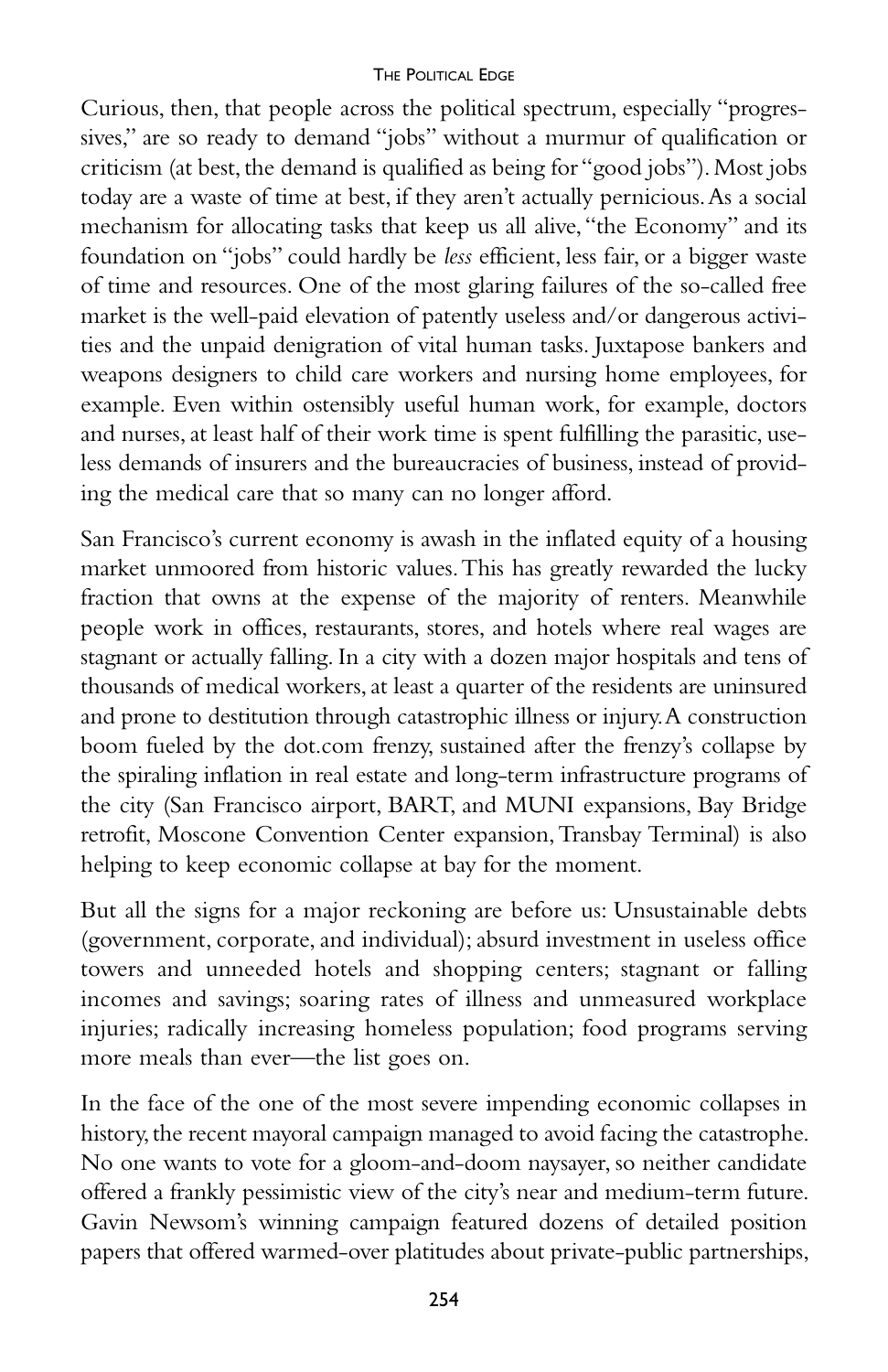#### "|OBS" DON'T WORK!

eliminating waste, and improving government efficiency.

Matt Gonzalez's "progressive" approach to "the Economy" failed to break with the basic categories and assumptions of all mainstream politicians. Gonzalez himself cannot be blamed, since nobody could get elected at this point by staking out a radical rejection of the capitalist organization of life. Progressives skate between the impossibility of thoroughly rejecting the framework of business, wage-labor and taxes imposed by capitalism, and the sheer impotence of policies they can actually promote and implement if elected.

Some of Gonzalez's rhetoric pointed to a deeper understanding of San Francisco's municipal economics when he intelligently attacked the laissezfaire boom and bust "mono-crop" attitude of previous regimes, especially Willie Brown's. But finally, between Gonzalez and Newsom, San Francisco's public debate remained thoroughly stuck in a reactive and self-defeating logic that defers to the initiative of capital and the world market when it comes to determining what San Franciscans are to do with our physical and mental resources.

Gonzalez promised to "put San Franciscans first" in his platform. To do this he proposed to develop an economic policy that has at its heart "the creation and retention of jobs, held by San Franciscans, which pay enough to afford the cost of living in San Francisco." Contrary to the open courting of business and "private-public collaborations" by Newsom (a patently empty strategy that he is still pursuing as mayor), Gonzalez at least clearly acknowledged that San Francisco "cannot simply follow the economic agenda of businesses but must meet the economic needs of its residents." It sounded vaguely promising, but since he lost the election, there was no chance to see this rhetoric translated into concrete actions.

In his campaign literature there were already plenty of reasons to be skeptical. Accepting the limits of a municipality's dependence on tax revenue and such revenue's source in capitalist business led him to assert the consequential tautology "jobs generate tax revenue." Accompanying this apparent "fact" Gonzalez also endorsed the notion that a city government must make equal priorities of retaining existing businesses as attracting new ones, precisely to solidify the "necessity" of tax revenue. The only way out of this conundrum is to identify the city's wealth not in taxes but where it is actually created: labor. San Franciscans are multitalented and resourceful but thousands of residents are wasting themselves at dumb jobs that no one ought to do (bank-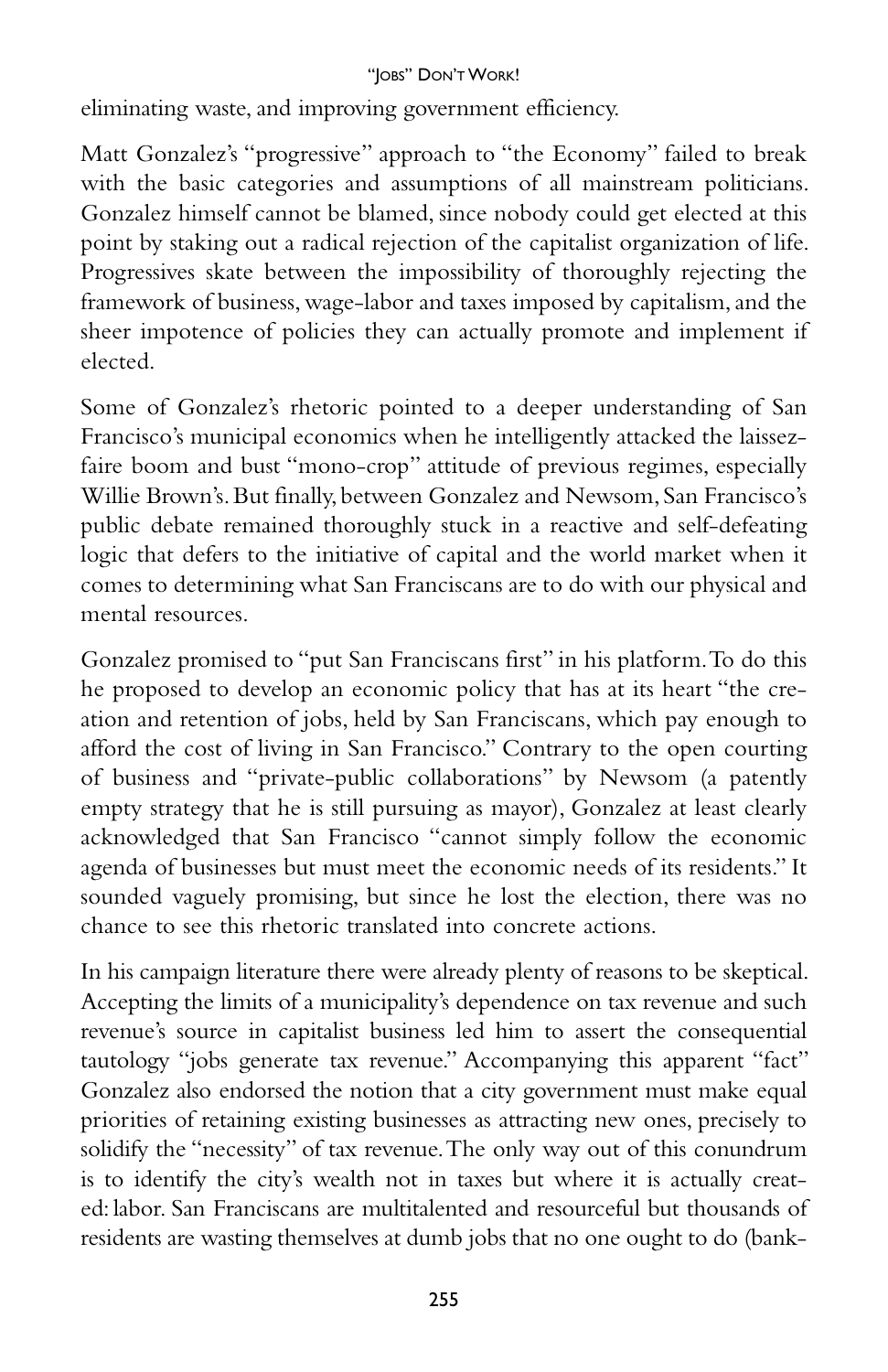#### **THE POLITICAL EDGE**

ing, real estate, insurance, advertising, military, and so on). What if all that talent were directed to solving problems and radically improving our lives?

Gonzalez deserves credit for suggesting that economic development has goals beyond *itself:* it should sustain communities, strengthen public education, the arts, and "community-based development initiatives," and ensure that existing communities are not destroyed by it. But after some simple reforms to reinforce local hiring and restructure the payroll tax, he jumped with both feet back into the abyss of government subordination to business when he stated "The primary challenge facing the next Mayor of San Francisco is securing sustainable employment opportunities for San Franciscans. The key responsibility of the city in securing such employment opportunities is insuring that the city's "human infrastructure" is so skilled that businesses will compete with each other to employ them . . . As Mayor, I will focus on unifying San Francisco's educational infrastructure, and along with business and community leaders, devise and implement an integrated program aimed at offering San Franciscans the education we need to compete in a 21st century economy."

Not even three months later the newspapers were filled with reports of "outsourcing," the increasing transfer of the Bay Area's much vaunted high-tech and service sector expertise to India, China, and other low-wage, high-skilled areas. These new boom zones have been knit together precisely by the globalization spearheaded by San Francisco–based multinationals (Standard Oil of California, now Chevron-Texaco, Pacific Bell, now SBC, Southern Pacific Railroad, now merged into Union Pacific, and Bank of America have all fled, though Bechtel, Levi's, The Gap, Wells Fargo, and PG&E are still homegrown, world-spanning engines of economic exploitation and environmental devastation). "Competing" in the twenty-first century means lowering wages and giving tax breaks, creating conditions for the maximum profitability of business. If lower costs and bigger tax "incentives" are offered somewhere else, most jobs these days are pretty easily moved.

Primary education in San Francisco, not to mention the rest of the U.S., is abysmal. The destruction of public education corresponds to a destruction of skilled work and a reduced need for intelligence at work. (To say nothing of the problems created by thoughtful, critical citizens!) Beyond some thousands of programmers and the skilled trades, most jobs are easily learned in a day or two, and most workers are easily replaced—skills are much less important these days than attitude. And even if you have great skills and a Mormonesque enthusiasm for your job, chances are the company will move or restructure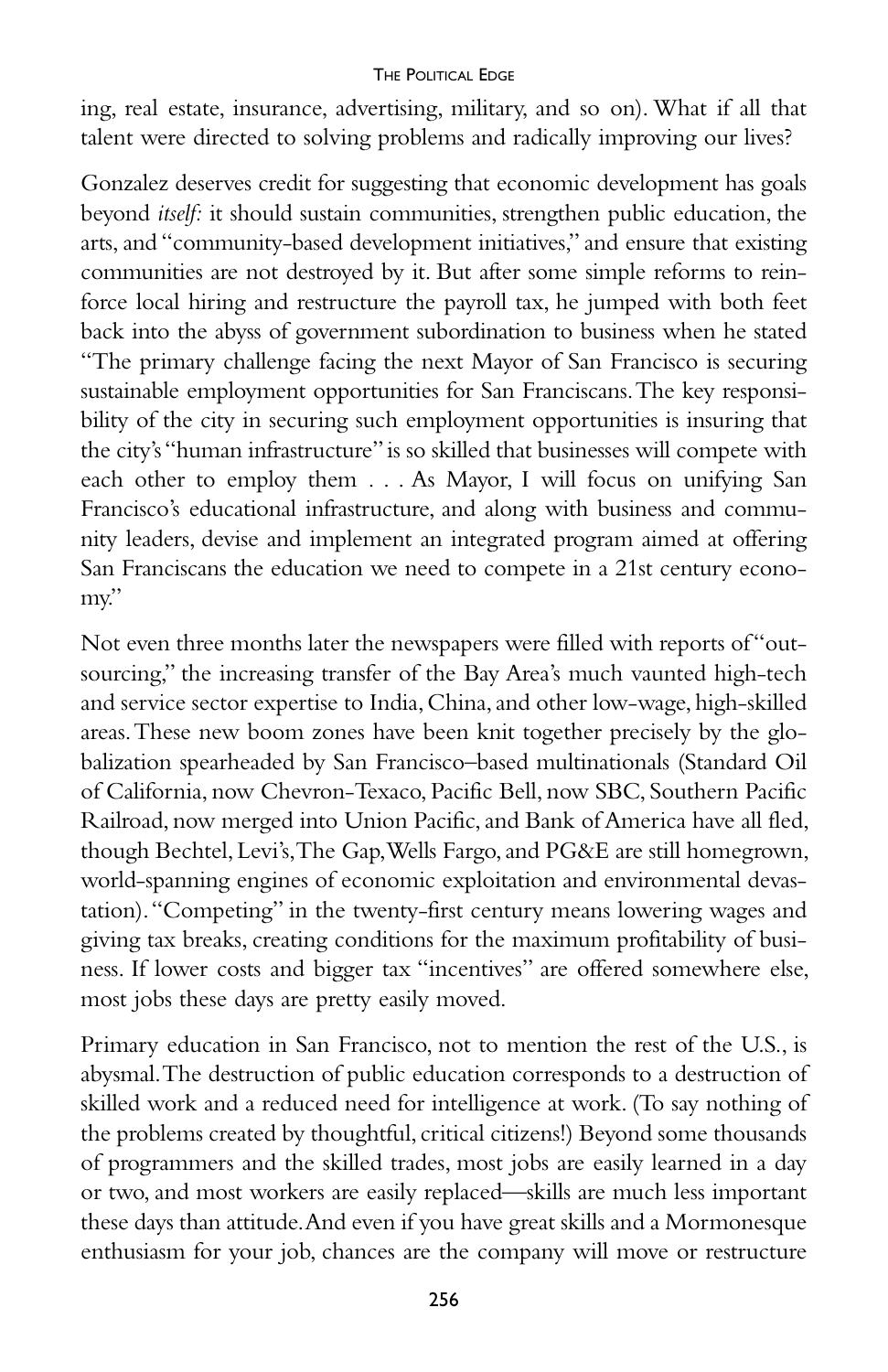or change its focus to increase profitability—leaving you out of work and wondering what to do next. In those increasingly rare examples of stable companies that provide decent, steady wages, and benefits, there's still a total absence of self-management or worker participation in determining *what the company does,* what its ecological impact is, how it connects to subcontractors and suppliers and *their* practices, and so on.

In 1991, former police chief Frank Jordan was elected mayor. As soon as he took office, he began trumpeting the northeast Mission district as a new "industrial zone" (Northeast Mission Industrial Zone, or NEMIZ) for the emerging biotech sector. This chimerical planning never really took hold due to neighborhood objections and an indifferent business community. The NEMIZ eventually filled up with the short-lived "Audio Alley" and other dot.com startups, only to empty out again after the dot.com bubble burst. Meanwhile, a mile eastward a whole "new neighborhood" (anchored by a forty-two-acre parcel for the biomedical campus of the University of California) called Mission Bay was started during Willie Brown's regime. Again, the assumption is that by investing public money in a fancy new campus and giving incentives to the developer (Catellus Corporation, a spinoff of the former Southern Pacific Railroad real estate division—"owners" of a real estate empire spanning the west, gained through corrupt land grants provided by the federal government in the nineteenth century as an "incentive" to build the railroads!), jobs and housing will be created. For over a decade, San Francisco has been waiting for the biotech ship to come in.

But that ship is just another in a long line of Potemkin-village promises of so-called "good jobs":

*On bad days Toby said he worked as a "pipette bitch." With no interests other than computers, a few select hormones, and science fiction novels, Toby was perfectly poised to work as a low-level researcher in yet another lab where the muckety-mucks studied genetic tagging. And so that's where he found himself most days, holding his trusty pipette over a box of clear gel attached to some electrodes . . . Usually he thought about nothing at all. He didn't achieve a Zen-like state of pipette-mediated calm. There was no enlightenment. He simply immersed his entire consciousness in the tiny movements of his body, the precise measurements and procedures . . . After almost a year of unbroken routine . . . Toby realized he could spend an entire 24-hour period without ever having a single, extended thought . . . he didn't have the kinds of multilayered or complex ideas he used to have back when he was hacking hormone pathways in graduate school.*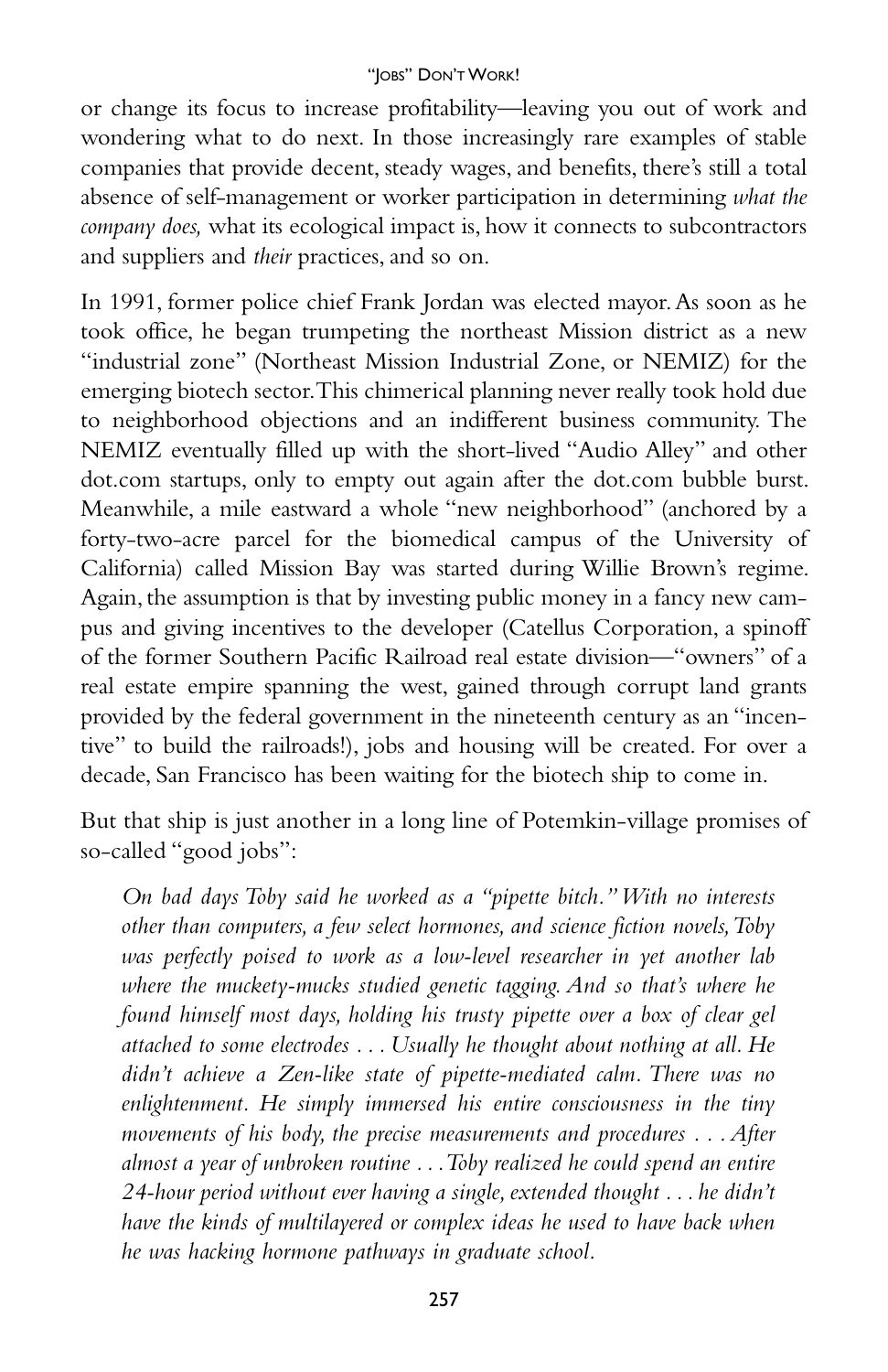#### **THE POLITICAL EDGE**

*Here he was, a hypereducated twentysomething, his whole life before him, and his supposedly professional middle-class job had turned his brain into nothing more than basal ganglia . . . according to all the usual news sources, his job was hot. Supposedly Toby was at the center of an economic revolution in biotech. The most-wanted jobs of the new millennium were in genomics; cities like San Francisco were developing vast office parks full of proto-wet lab spaces and special cold rooms for all the code-crunching clusters . . . Toby [felt] like he worked at McDonald's: The plastic gloves were practically the same. But more important, there was an almost unbridgeable gulf between what he actually did for a living and the hype about it. Reading the papers was like looking at one of those glossy ads suggesting that women kicked off welfare would have great futures if they just took jobs at fast-food restaurants. Look at our shiny kitchens! Full of happy people in hair nets and gloves making toasty burgers and crispy fries! Fast food is at the center of the restaurant economy! Just like biotech.\**

This pattern of exaggerated expectations attached to what are quickly discovered to be boring, routine, mind-numbing jobs is all too common, and yet rarely reported with such clarity and wit. Another place to find compelling accounts is among the "Tales of Toil" featured from 1981–1994 in San Francisco's *Processed World* magazine (full disclosure: I was a participating collective member). From word processing to desktop publishing and web design, jobs in new technologies paid relatively well until the field filled with thousands of people following the false promise of "good jobs," only to find that high pay rates had disappeared. Irrespective of the pay, the crucial issue of content—of what we do, why, for whom or what, and usually how—is never confronted. And with almost no exceptions, the creative component of any job is what disappears soonest, replaced by management-controlled pacing, productivity demands, routinization, and bureaucratization.

Gonzalez's program might, at best, have opened up new avenues to change the relationship between the city and the work that is done in it. But if public monies were invested in training citizens to become so skilled and desirable as workers, we would still have to question which world economy we are getting prepared for. And just how this training would make San Francisco workers so well-paid (that is, expensive for their employers) that they could afford to live here! Everything going on in economic development—locally, nationally, or internationally—indicates the key trends continue to be lower wages and higher productivity (that is, longer hours, harder work).

A real alternative is called for. Tens of thousands have been meeting in the

<sup>\*</sup> Annalee Newitz, "Techsploitation: Pipette Bitch Blues," *San Francisco Bay Guardian*, February 18, 2004.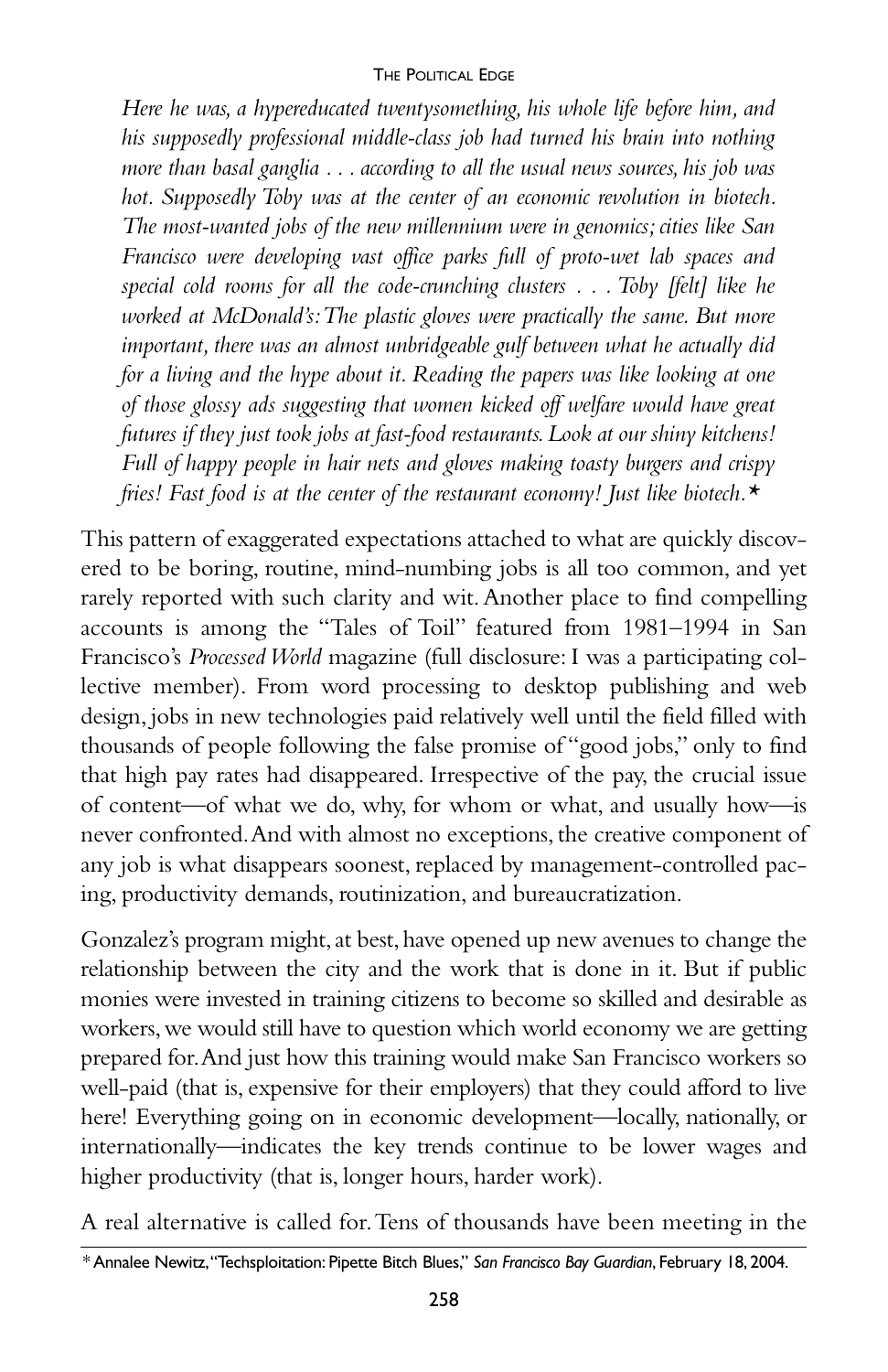World Social Forum for the past five years, most recently in Mumbai, India. While participants have reported frustration at the absence of concrete alternatives, many representatives of cities from around the world are confronting the same problems that faced our progressive mayoral campaign. And clearly the answers require a break with the dynamics of a world economy that pits city against city, country against country, human against human. The role of government, so diminished as the power of corporations has grown unchecked during the past quarter century, requires revision. Limiting local government to public spending on infrastructure and training for the benefit of private business is clearly self-defeating. Limiting local economics to a system in which private capital employs people as wage-laborers is to guarantee that the logic that imprisons us in a suicidal and degrading system will only grow stronger.

With my tongue only partly in cheek, I propose that San Francisco take the lead in visionary urban tranformation*.* "Jobs" as we know them are an obsolete way of organizing life. I propose a complete rethinking of what municipal government does, no longer "governing" so much as facilitating, allowing us to grow together, to begin building a life outside and against the Economy. If we are nearing a collapse in housing and other asset bubbles fueled by the insane expansion of credit, as it seems we are, then visionary politicians and citizens need to start redesigning the role of local government *now*, while we still have time and resources and before the coming depression and collapse begins. Not entirely seriously, but not altogether frivolously either, I propose the following New Department of Public Commons for a New Municipality, all of which can and should be integrated into our public education system for children and the continuing education of adults. A casual examination will reveal that there is a lot of work to do! But not the kind that generates private profits and sales.

## **Department of Public Commons**

Overall, the city must focus its efforts on an economic strategy that grows the commonwealth and steadily shrinks the private sector. This is a program of decommodification, reframing work as a shared adventure in shaping and extending the quality of our lives.

**A. Division of Public Space** In charge of plazas, parks, and common lands, and their expansion, maintenance, and programming, this division would administer public libraries, tool and technology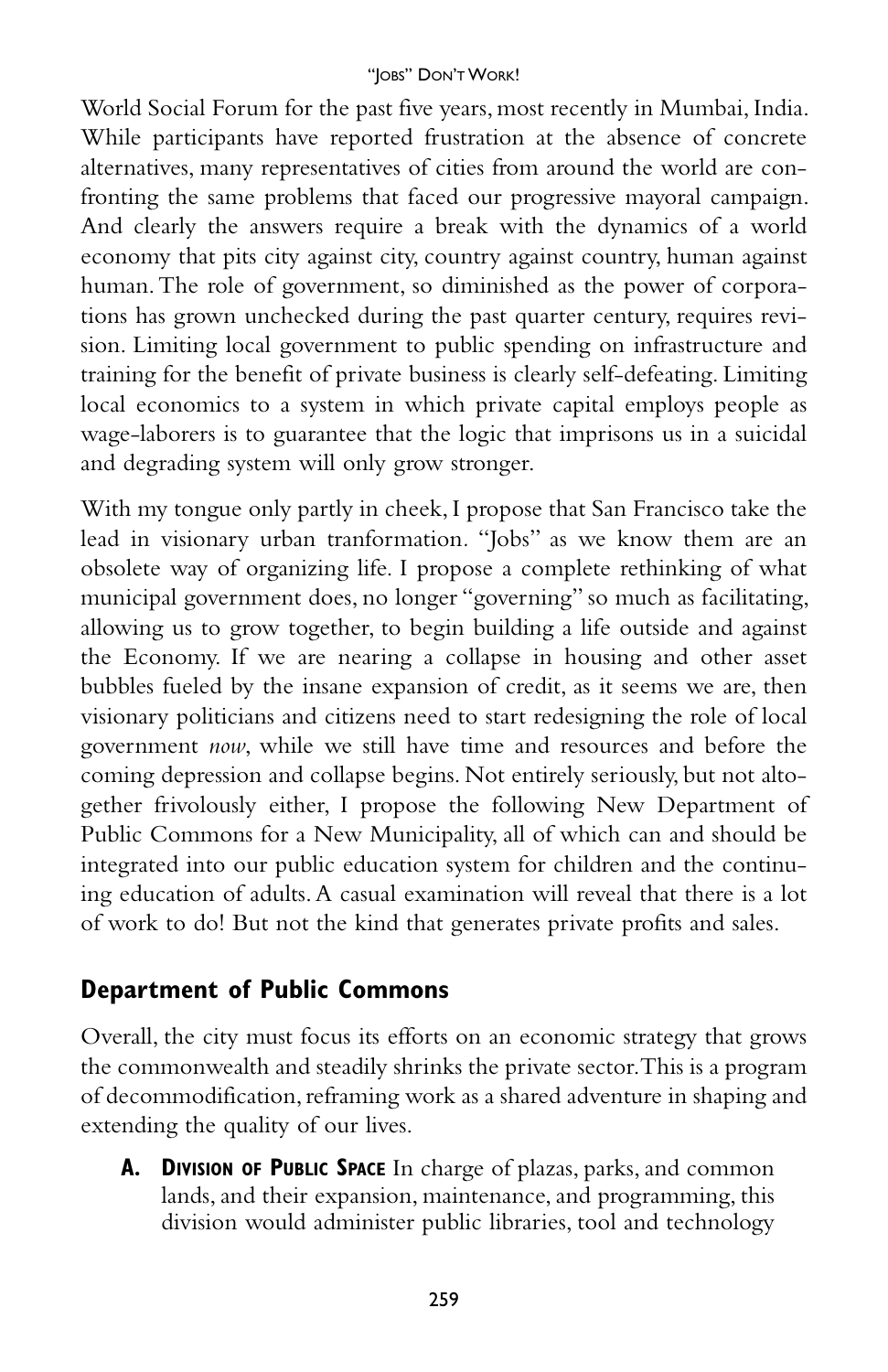libraries, and public workshops, amply stocked with materials recycled from existing stocks. It would also begin the process of converting many streets into gardens and parklands (see "H" below).

- **B. Division of Agriculture** With the goal of San Francisco feeding itself as much as possible, it will expand community gardens, urban farming, and aquaculture projects, working with the Division of Public Space to reappropriate the vast acreage dedicated to moving and parking cars. Relationships will be cultivated between existing slow-food restaurants, local farmers, and local markets to create an unprecedented abundance of outstanding, healthy, tasty food, eliminating hunger and radically reducing dependence on fast-food outlets.
- **C. Division of Aquifer and Liquefaction Management (and Deconstruction)** Irresponsible building patterns on historic mudflats and landfill should be removed *before* the next big quake; plans will be made for how to manage collapsing streets and buildings and how to reuse areas prone to liquefaction. Expanded use of existing aquifer will promote local self-reliance and reduce current dependence on quake-vulnerable aqueducts.
- **D. Division of Creeks and Wetlands** Working with the three previous divisions to open streets to make creeks visible, restore wetlands, and establish areas for aquaculture, farming, fishing, and recreation.
- **E. Division of Highest-EverTides and Seawall Construction** Preparation is needed for rising sea levels and catastrophic high tides from global warming. Technologies to protect the city from inevitable flooding should be explored now. Also, San Francisco's strong technology-savvy population can take the lead in developing techniques for adapting existing transportation and structures to widespread flooding.
- **F. Division of Work Reduction** Most work done in this culture is a waste of time, if it's not actually dangerous and counterproductive. This division will facilitate the creative reappropriation of our time and talents, redirecting our work (which is inherently *social* after all) toward socially determined needs and desires (see "I" below).
- **G. Division of Co-ops and Collectives** Businesses will be encouraged to convert themselves from private ownership to worker-owned and -run co-ops and collectives. As much as possible, such enter-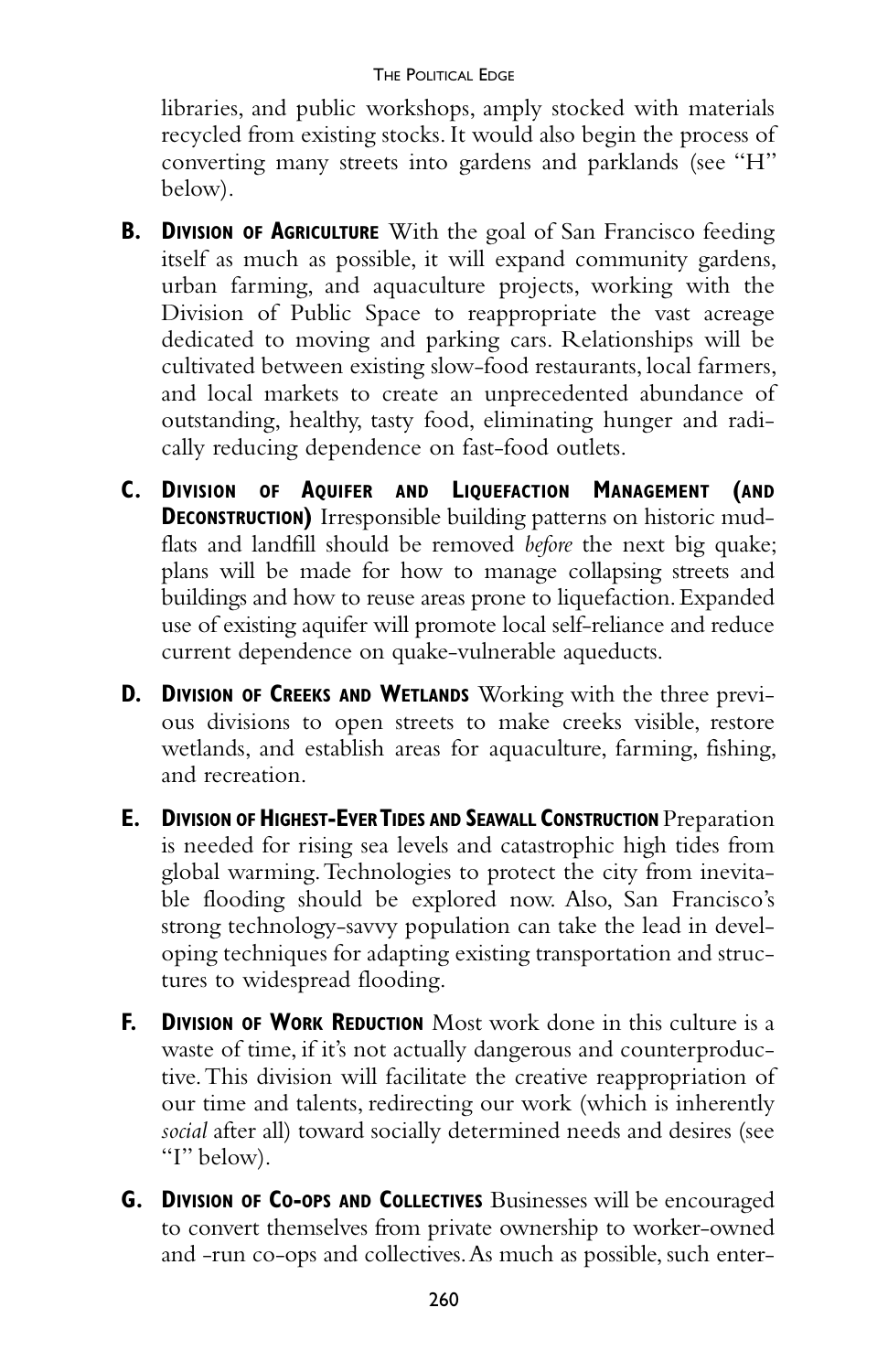prises should be encouraged to contribute to the commonwealth without measurement or pay . . . from each according to their abilities and to each according to their needs and desires.

- **H. Division of Recycling and Reuse** This important division will be responsible for innovation in more than just recycling garbage, but also in spawning whole industries to rehabilitate and reuse the discarded junk of the twentieth century. *Long-term goal: Stop importing new junk!*
- **I. Division of Crackpot Realism** Thousands of techies, artists, and tinkerers live in San Francisco. Already this city has served as world HQ for rapacious exploitation of huge swaths of the planet. It's time to make it up. Technology transfer of globalwarming-reducing technologies: energy efficient transit, shelter, appliances, and communications. Reengineering technologies to last at least twenty-five years with minimum maintenance and energy use (see "J" following). (Bechtel engineers, for example, should be encouraged to direct their own time and creativity towards projects of social importance—something *useful* for a change!)
- **J. Division of No Home Is a Castle** Housing is one of the most intractable problems facing any social transformation toward equality. A focused effort will be made to raise everyone's dwellings to a shared standard of space, safety, comfort, and beauty. Land trusts will be established to remove all land from the market, and housing will be owned and controlled by those who live in it. Reengineering every dwelling to be as self-sufficient as possible in water, power, and waste management (fertilizer manufacturing for "B" above).

## **K. Division of Free Mobility**

- First on the agenda will be the creation of a Bicycle Library with a fleet of 5,000 yellow bicycles. A municipal contest will be held annually for bike design and local manufacture with local materials.
- To support the Bike Library—a network of 100 bike huts and repair shacks will maintain the publicly owned fleet of bikes.
- • The Panhandle will be expanded and extended on converted streets in dozens of directions to crisscross the city with greenways. The DFM, with the Division of Creeks and Wetlands and the Division of Public Space, will build green corridors along the natural terrain of creeks and shorelines, with meandering